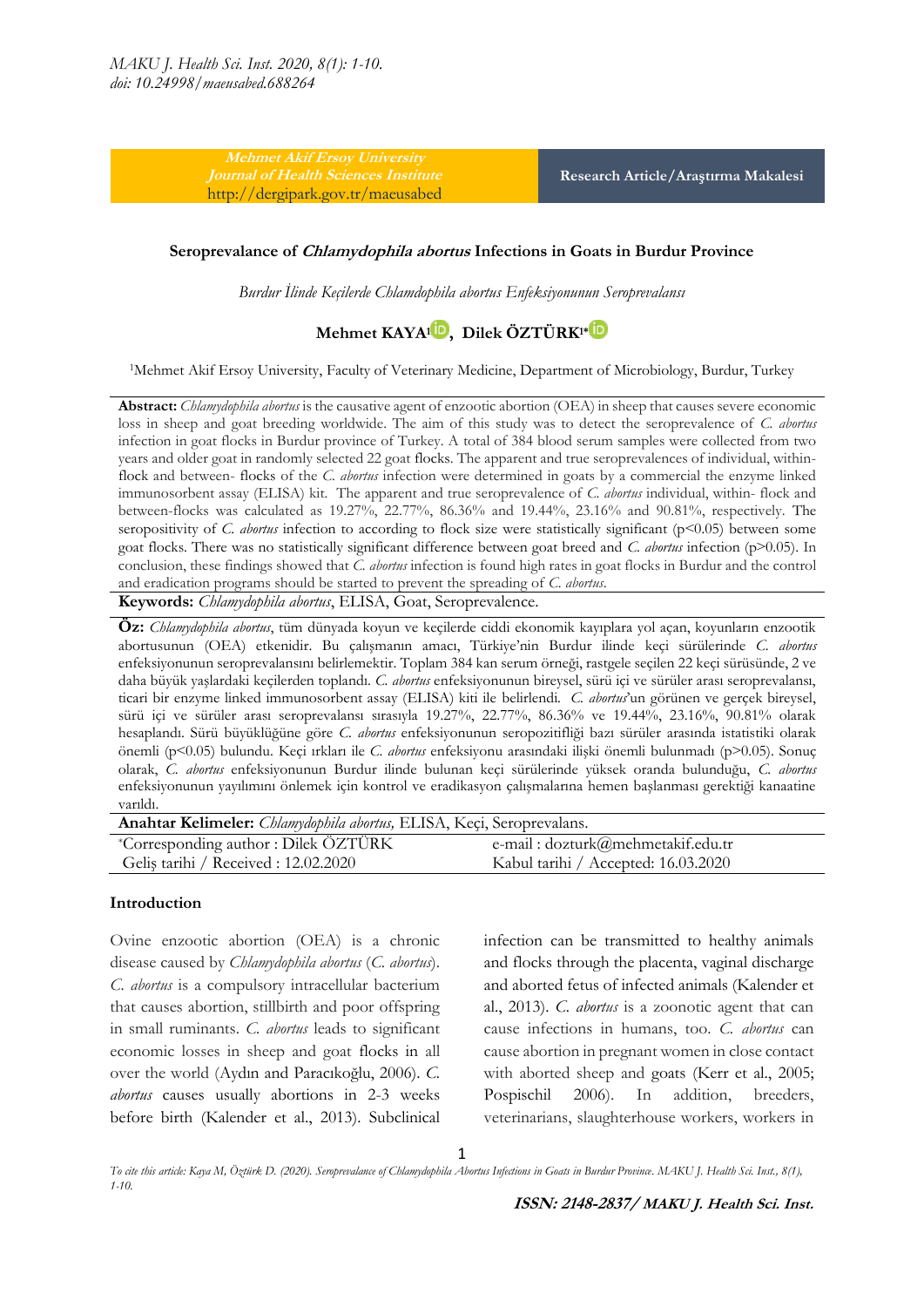the vaccine production and laboratory workers can be infected by inhalation, taking into account the effects of urine, fecal and fetal fluids of infected animals (Hadley et al., 1992; Cislakova et al., 2007; Ortega et al., 2016).

The diagnosis of infection is made by direct and indirect diagnostic methods. Direct diagnostic methods are intended to demonstrate the presence of the agent. The isolation is the gold standard (Cantekin et al., 2015; Essig and Longbottom, 2015). But, *C. abortus* is a compulsory intracellular bacterium and it can not breed in the media, so isolation only involves culturing clinical specimens in laboratory animals, or tissue cultures or embriyonated chicken eggs (Aydın and Paracıkoğlu 2006; Cantekin et al., 2015). The isolation is not routinely performed because of the time consuming as well as the expert staff (Cantekin et al., 2015; OIE 2012, Beckman, 2019). The serologic tests are often used in diagnosis of infection. Complement fixation test (CFT) is a test used in the diagnosis of *C. abortus* infection and recommended by OIE (2012). But, cross reaction is detected between Gram negative bacteria such as *C. abortus*, *C. pecorum* and *Acinetobacter* sp. is low the sensitivity and specificity of test (OIE 2012). ELISA, a more sensitive and specific test than CFT, is frequently used in the detection of *C. abortus* infection in field and experimental studies (Vlahovic et al., 2001; Longbottom and Coulter, 2003). Its application is easy, cheap and at the same time testing a large number of animals and getting the results in a short time is the biggest advantage (Villagro-Blanco et al., 2015, OIE 2012).

The seroprevalence of *C. abortus* infection in sheep has been reported 1.81 %- 32 % in Turkey (Duman and Durak, 1998; Baz and Aydın, 2006; Caya et al., 2006; Küçükkayan et al., 2007; Otlu et al., 2007; Öztürk et al., 2016). In Burdur, there are two studies on the prevalence of *C. abortus* infection in sheep and cattle using ELISA (Öztürk et al., 2012; Öztürk et al., 2016). In these studies, *C. abortus* infection could not detectable in cattle, but the prevalence of individual, within-flocks and between flocks in sheep were 32%, 40% and 80%,

respectively. Although presence of *C. abortus* infection in goats has known, the seroprevalence of *C. abortus* in goats had not been investigated in Turkey before.

The aim of the present study was to determine the apparent and true prevalence of *C. abortus* infection in goat flocks in Burdur province of Turkey.

# **Materials and Methods**

# **Sampling**

This study was conducted in between October 2016 and January 2017. The blood serum samples were collected from 22 goat flocks (Hair goat:12, Honamlı goat: 10) found least 20 goat with aged 2 years and older female goats, according to records of the Burdur Association of Sheep and Goat Breeders. The size of the flocks were changed between 40-500 animals. The goats were selected with random sampling method from flocks. The flock information used in this study was given in Table 1. Burdur province, which is located in southwest of Turkey is approximately 7,135 km<sup>2</sup> and a crossing area between Aegean, Middle Anatolia and Mediterranean parts of Turkey. The mean altitude is 1000 m above sea level.

In order to determine the prevalence rate without error, the sample size was determined according to epidemiological criteria. Since there was no study on seroprevalence of *C. abortus* in goats in Burdur province of Turkey, the estimated prevalence was accepted as 50% (Erganiş and Uçan, 2001). The minimum number of samples to be used in the survey according to 95% confidence interval and 5% error margin was determined as 384 (Erganiş and Uçan 2001). The 384 serum samples were collected from 11 to 20 goats in each flocks between October 2016 and January 2017. Blood samples were collected in 10 ml vacutainer tubes from the juguler vein of goats. Blood samples were transported to Burdur Mehmet Akif Ersoy University Faculty of Veterinary Medicine, Department of Microbiology Laboratory. The samples were centrifuged for 5 minutes at 5000 x

*To cite this article: Kaya M, Öztürk D. (2020). Seroprevalance of Chlamydophila Abortus Infections in Goats in Burdur Province. MAKU J. Health Sci. Inst., 8(1), 1-10.*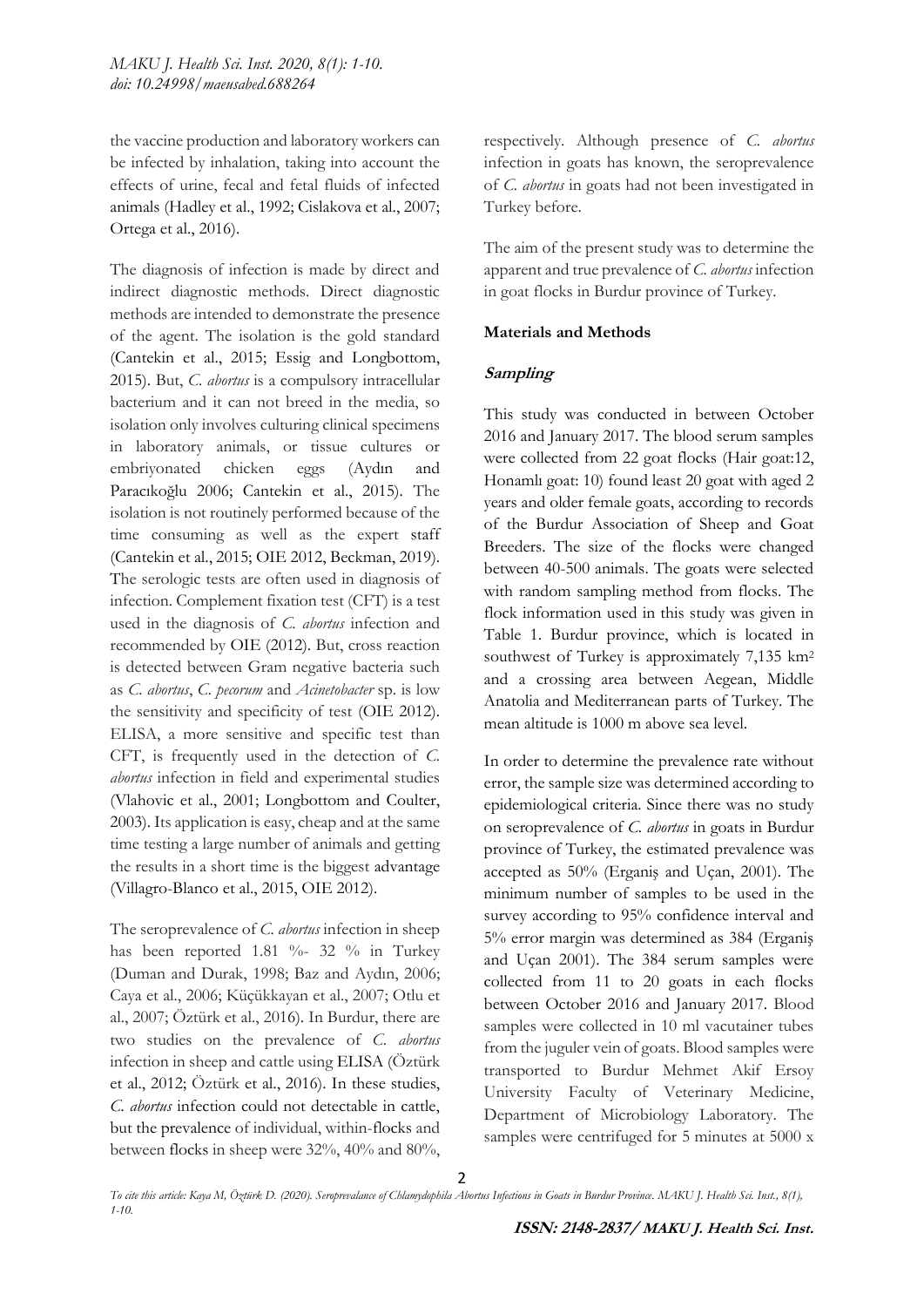g and the serum samples were stored at -20°C until using.

# **ELISA**

The serum samples were tested for *C. abortus*  antibodies using a commercial ELISA kit (IDEXX, Switzerland, Liebefeld-Bern, Switzerland) according to the manufacturer's instructions. The absorbance value (OD) of each well was read in a 450 nm ELISA reader (Microplate Reader RT-2100C, Rayto and Analytical Sciences Co Ltd, PRC). The mean OD values of the positive (PC) and negative controls

(NC) were calculated. According to the kit protocol, the test was accepted as valid if the mean value of PC (PCx) was  $\leq$  2,000, the mean value of NC (NCx) was  $\leq 0,500$  and PCx-NCx  $\geq 0,300$ . The ratio  $S/P$  (% S / P) for each sera sample was calculated according to the following formula. Example  $P / S \%$  = Example- NCx- $/$  PCx-NCx-X 100. The S/P ratios of sera samples were evaluated as negative  $\leq 30\%$ , 30 % - 40 % suspicious, and  $\geq 40$  % positive for *C. abortus* antibodies. The flocks in which at least one seropositive animals for *C. abortus* were accepted to "positive flocks".

**Table 1.** The villages according to numbers of samples and herd size in this study

|              | <b>Villages</b>                  | Number of blood samples | Herd sizes |
|--------------|----------------------------------|-------------------------|------------|
| $\mathbf{1}$ | Kayis/Central village            | 20                      | 430        |
| 2            | Kayis/ Central village           | 20                      | 160        |
| 3            | Kayis / Central village          | 20                      | 300        |
| 4            | Kayis / Central village          | 20                      | 350        |
| 5            | Cine / Central village           | 12                      | 100        |
| 6            | Tas kapi/ Central village        | 20                      | 40         |
| 7            | MAKU goat farm / Central village | 20                      | 250        |
| 8            | Guneyyayla / Central village     | 10                      | 40         |
| 9            | Guneyyayla / Central village     | 10                      | 40         |
| 10           | Guneyyayla / Central village     | 11                      | 45         |
| 11           | Yarisli /Yesilova                | 20                      | 230        |
| 12           | Kayadibi /Yesilova               | 20                      | 205        |
| 13           | Kayadibi /Yesilova               | 20                      | 230        |
| 14           | Harmanli/Yesilova                | 20                      | 300        |
| 15           | Kartalpinar                      | 20                      | 164        |
| 16           | Bolmepinar/Cavdir                | 20                      | 300        |
| 17           | Cavdir                           | 18                      | 500        |
| 18           | Kizillar / Cavdir                | 20                      | 350        |
| 19           | Bayir / Cavdir                   | 19                      | 430        |
| 20           | Bayir / Cavdir                   | 12                      | 250        |
| 21           | Karakoy / Cavdir                 | 14                      | 212        |
| 22           | Cavdir                           | 18                      | 170        |
|              | Total                            | 384                     | 5096       |

# **Calculation of appearent prevalence**

confident interval (GA) according to the Wilson binominol estimation method (Brown et al., 2001).

The appearent individual, within-flock and between- flock prevalence was calculated in 95%

**Calculation of true prevalence**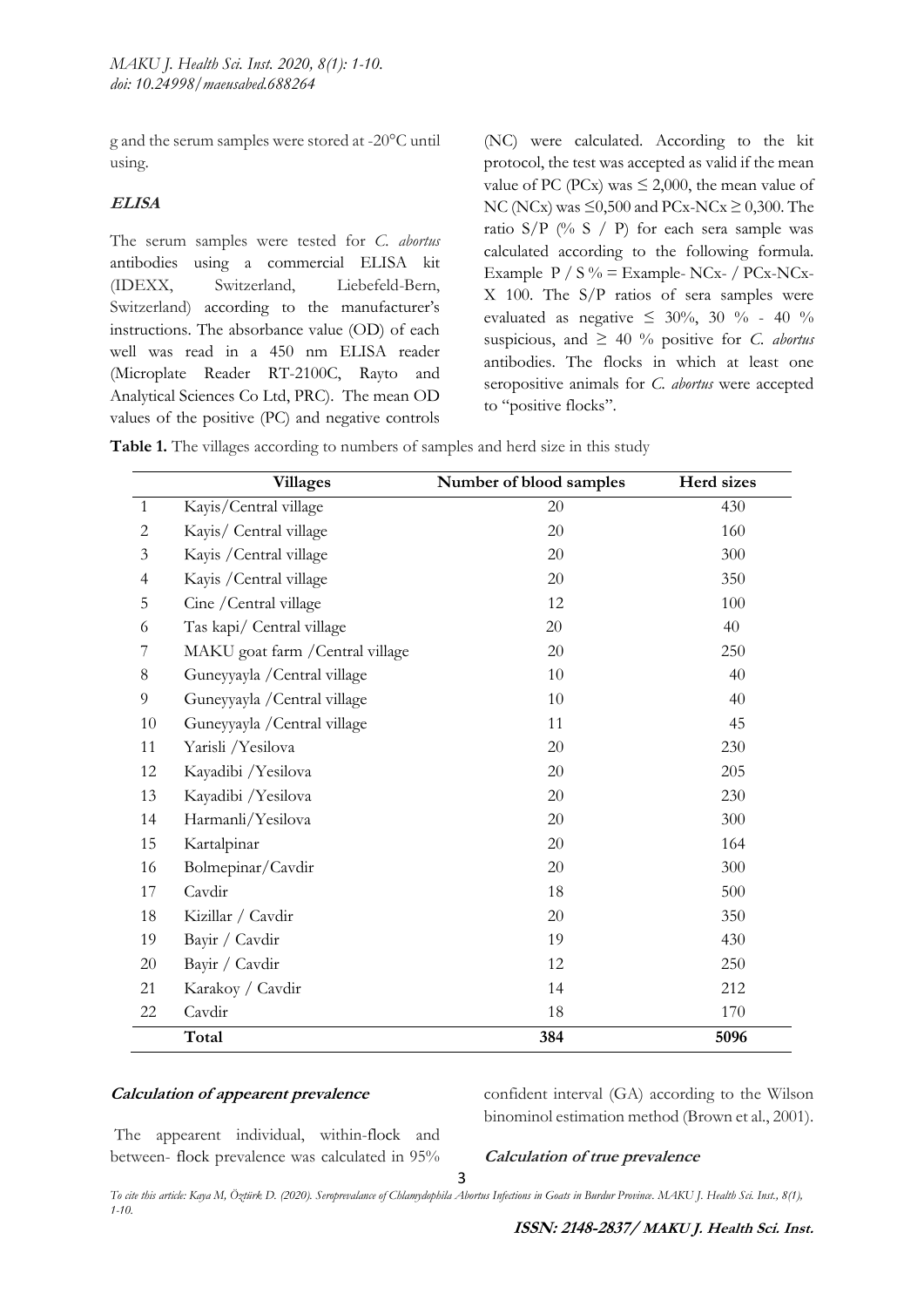The true individual, within- flock and betweenflock prevalence was calculated according to the Rogan-Gladen estimation method (Rogan and Gladen, 1978). In the calculations, Idexx Chlamydiosis Total Ab Test kit manufacturer (IDEXX) was used in 95% sensitivity and 99% specificity which is reported for the goats.

### **Statistical analysis**

First, the data were entered in SPSS computer statistical program and whether serum samples collected from the flocks showed normal distribution was determined by One Sample Kolmogorov-Smirnov test. The association between the seroprevalence of *C. abortus* infection and flock size were calculated using the Chi-square test ( $\gamma^2$ -test). The relation between the flock size and the seroprevalence of infection rate was tested by simple linear regression.

# **Questionnairs**

A questionnaire was carried out with goat owners (flock size, age, breeding and reproductive disorders such as stillbirths and abortions. The village names, sample numbers, size of flock was given in Table 1-2.

## **Table 2.** Distrubition of *C. abortus* seroprevalances in goat herds

|                 | Number of herds $(N=22)$ |                 | Number of sample $(N=384)$ |                 |  |             |
|-----------------|--------------------------|-----------------|----------------------------|-----------------|--|-------------|
| <b>Positive</b> |                          | <b>Negative</b> |                            | <b>Positive</b> |  | Negative    |
|                 |                          | 0/              |                            |                 |  | $^{0}/_{0}$ |
| 86.36           |                          | 13.64           |                            | 10.27           |  | 80.73       |

N: Number of animals

### **Results**

### **Questionnaire results:**

In this study, the serum samples were collected from Hair (n:12) and Honamli (n:10) goat flocks. The age of goats were no known, but blood samples were collected from 384 goat older than 2 years. The flock owners reported that 16 out of 22 flocks had abortions and died within a few days after birth of kids in 15 flocks.

# **ELISA results**

The seroprevalence for *C. abortus* infection in goats were determined to be 19.27 % (74/384) (Table 3). The seropositivity was detected in 19 of 22 goat flocks. The seroprevalence of infection were changed from 5% to 60% in the positive goat flocks (Table 2 and 3). While only five of the positive flocks had one seropositive animal and fourteen flocks had two or more positive animals (Table 3). The seropositivity for *C. abortus* was determined in 4 of the 5 flocks that had no reproductive problems.

In this study, the serum samples were collected from Hair and Honamli goat flocks. Seropositivity for *C. abortus* in Hair and Honamli goats were detected in 15.5 % and 23.34%, respectively (Table 4). The relationship between goat breed and *C. abortus* infection was evaluated statistically.

*To cite this article: Kaya M, Öztürk D. (2020). Seroprevalance of Chlamydophila Abortus Infections in Goats in Burdur Province. MAKU J. Health Sci. Inst., 8(1), 1-10.*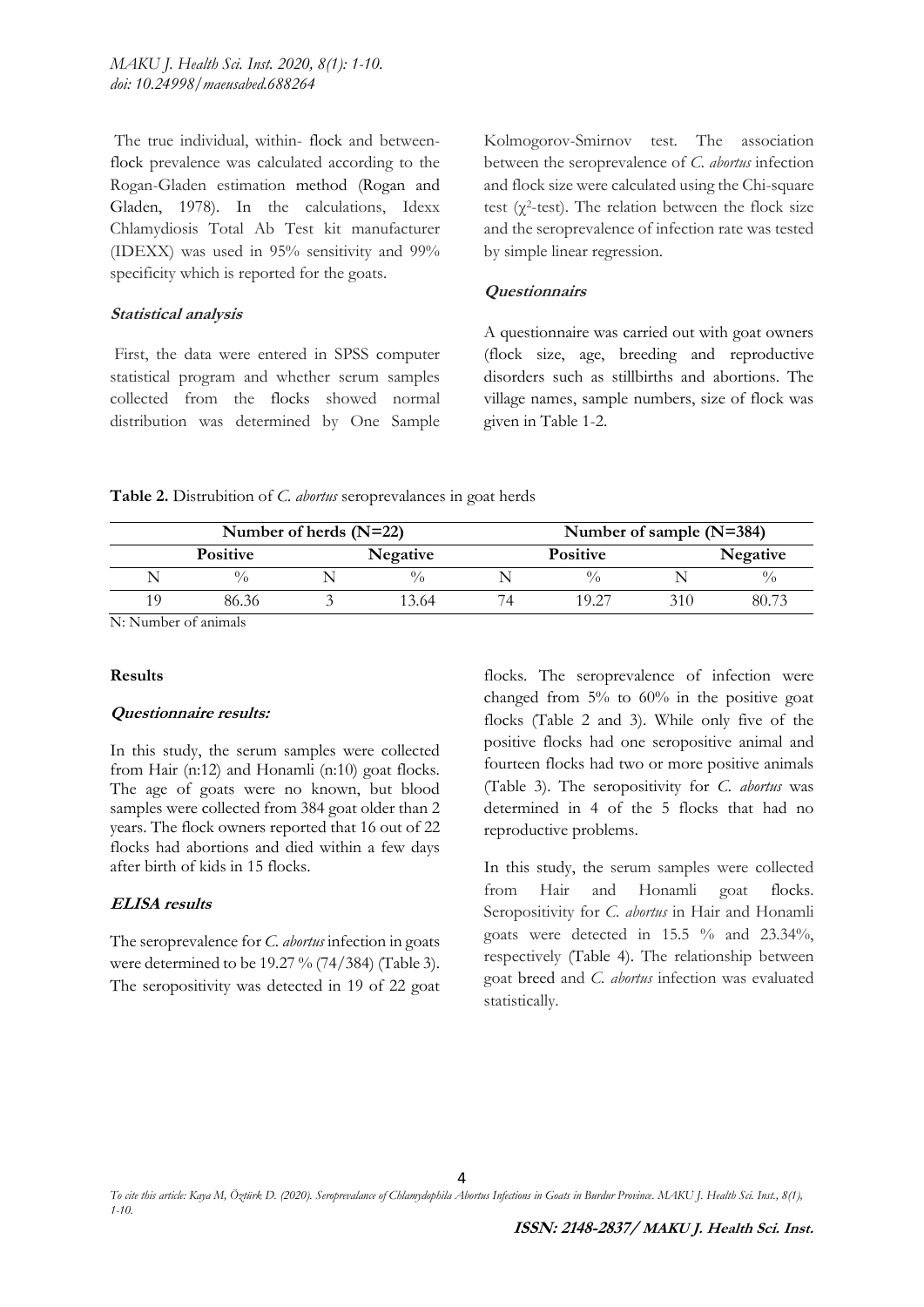| Herds no     | Herd sizes     |                | Aborted<br>goat  |                  | Stillbirth       |                  | <b>ELISA</b><br>positive |             | <b>ELISA</b><br>negative | Number<br>of<br>samples |
|--------------|----------------|----------------|------------------|------------------|------------------|------------------|--------------------------|-------------|--------------------------|-------------------------|
|              | $\overline{N}$ | $\mathbf N$    | $\frac{0}{0}$    | ${\bf N}$        | $\frac{0}{0}$    | $\mathbf N$      | $\frac{0}{0}$            | $\mathbf N$ | $\frac{0}{0}$            |                         |
| $\mathbf{1}$ | 430            | 35             | 8.14             | $11\,$           | 2.6              | $\mathfrak{Z}$   | 15                       | 17          | 85                       | 20                      |
| $\sqrt{2}$   | 160            | 10             | 6.25             | 20               | 6.3              | $\mathbf{1}$     | 5                        | 19          | 95                       | 20                      |
| 3.           | 300            | 10             | 3.33             | 20               | 6.7              | $\mathbf{1}$     | 5                        | 19          | 95                       | 20                      |
| 4.           | 350            | $20\,$         | 5.71             | 10               | 2.9              | $\overline{5}$   | 20                       | 15          | 80                       | 20                      |
| 5.           | 100            | 15             | 15               | 15               | 15               | 6                | 50                       | 6           | 50                       | 12                      |
| 6.           | 40             | 5              | 12.5             | 6                | 15               | $\sqrt{2}$       | 10                       | 18          | 90                       | 20                      |
| 7.           | 250            | $\theta$       | $\boldsymbol{0}$ | $\boldsymbol{0}$ | $\theta$         | $\mathfrak{Z}$   | 15                       | 17          | 85                       | 20                      |
| 8.           | 40             | $\theta$       | $\boldsymbol{0}$ | $\boldsymbol{0}$ | $\theta$         | $\overline{2}$   | 20                       | $8\,$       | 80                       | 10                      |
| 9.           | 40             | $\theta$       | $\overline{0}$   | $\mathbf{1}$     | 2.5              | 5                | 50                       | 5           | 50                       | $10\,$                  |
| 10.          | 45             | 3              | 6.7              | $\overline{c}$   | 4.4              | 6                | 54.55                    | 5           | 55.45                    | 11                      |
| 11.          | 230            | $\theta$       | $\overline{0}$   | $\boldsymbol{0}$ | $\theta$         | $\mathfrak{Z}$   | 15                       | 17          | 85                       | 20                      |
| 12.          | 205            | $\overline{4}$ | 1.9              | $\mathbf{1}$     | 0.5              | 12               | 60                       | 8           | 40                       | 20                      |
| 13.          | 300            | 20             | 6.7              | 15               | 5                | $\overline{c}$   | 10                       | 18          | 90                       | 20                      |
| 14.          | 230            | 6              | 2.6              | 10               | 4.3              | 11               | 55                       | 9           | 45                       | 20                      |
| 15.          | 164            | $\overline{c}$ | 1.22             | $\boldsymbol{0}$ | $\boldsymbol{0}$ | $\boldsymbol{0}$ | $\boldsymbol{0}$         | 20          | 100                      | 20                      |
| 16.          | 300            | 15             | 5                | 10               | 3.3              | $\overline{4}$   | 20                       | 16          | 80                       | 20                      |
| 17.          | 500            | $\theta$       | $\overline{0}$   | $\boldsymbol{0}$ | $\overline{0}$   | $\mathbf{1}$     | 5.55                     | 17          | 94.45                    | 18                      |
| 18.          | 350            | 10             | 2.9              | $\overline{c}$   | 0.6              | $\boldsymbol{0}$ | $\theta$                 | 20          | 100                      | 20                      |
| 19.          | 430            | $\theta$       | $\overline{0}$   | $\overline{0}$   | $\overline{0}$   | $\overline{0}$   | $\theta$                 | 19          | 100                      | 19                      |
| 20.          | 212            | 50             | 23.6             | 35               | 16.5             | $\mathbf{1}$     | 7.14                     | 13          | 92.86                    | 14                      |
| 21.          | 170            | 50             | 29.4             | $\overline{0}$   | $\theta$         | 1                | 5.56                     | 17          | 94.44                    | 18                      |
| 22.          | 250            | 50             | 20               | 10               | $\overline{4}$   | 5                | 41.67                    | 7           | 58.33                    | 12                      |
| Total        | 5096           | 295            | 5.8              | 168              | 3.3              | 74               | 19.27                    | 310         | 80.73                    | 384                     |

**Table 3.** Sizes, number of aborted fetus and stillbirth and ELISA results in goat herds for *C. abortus.*

N: Number of animals

|          |  | Table 4. Distribution of C. abortus seroprevalence |
|----------|--|----------------------------------------------------|
| in goats |  |                                                    |

| <b>Goat breed</b>    | <i>C. abortus</i> positive |               |
|----------------------|----------------------------|---------------|
|                      | N                          | $\frac{0}{0}$ |
| Hair goat $(N:200)$  | 31                         | 15.5          |
| Honamlı goat (N:184) | 43                         | 23.34         |
| Total                | 74                         | 38.84         |

N: The number of animals

# **Apparent and true prevalence results**

In this study, the apparent the individual, withinflock and between- flocks prevalence values for *C. abortus* infection in the goats were calculated to be 19.27% (95% GA: 15.64% -23.51%), 22.77% (95% GA: 18.54-27.63%) and 86.36% 95% GA:  $-66.67\%$  -95.25%), respectively (Table 5). By the spesificity and sensitivity of *C. abortus* ELISA kit, the true individual, within-flock and between-flock prevalence values for *C. abortus* infection were detected 19.44%(95%GA:15.24-23.63), 23.16%(95% GA:18.31-28.01), 90.81% (95% GA: %75.56-106.07), respectively (Table 5).

5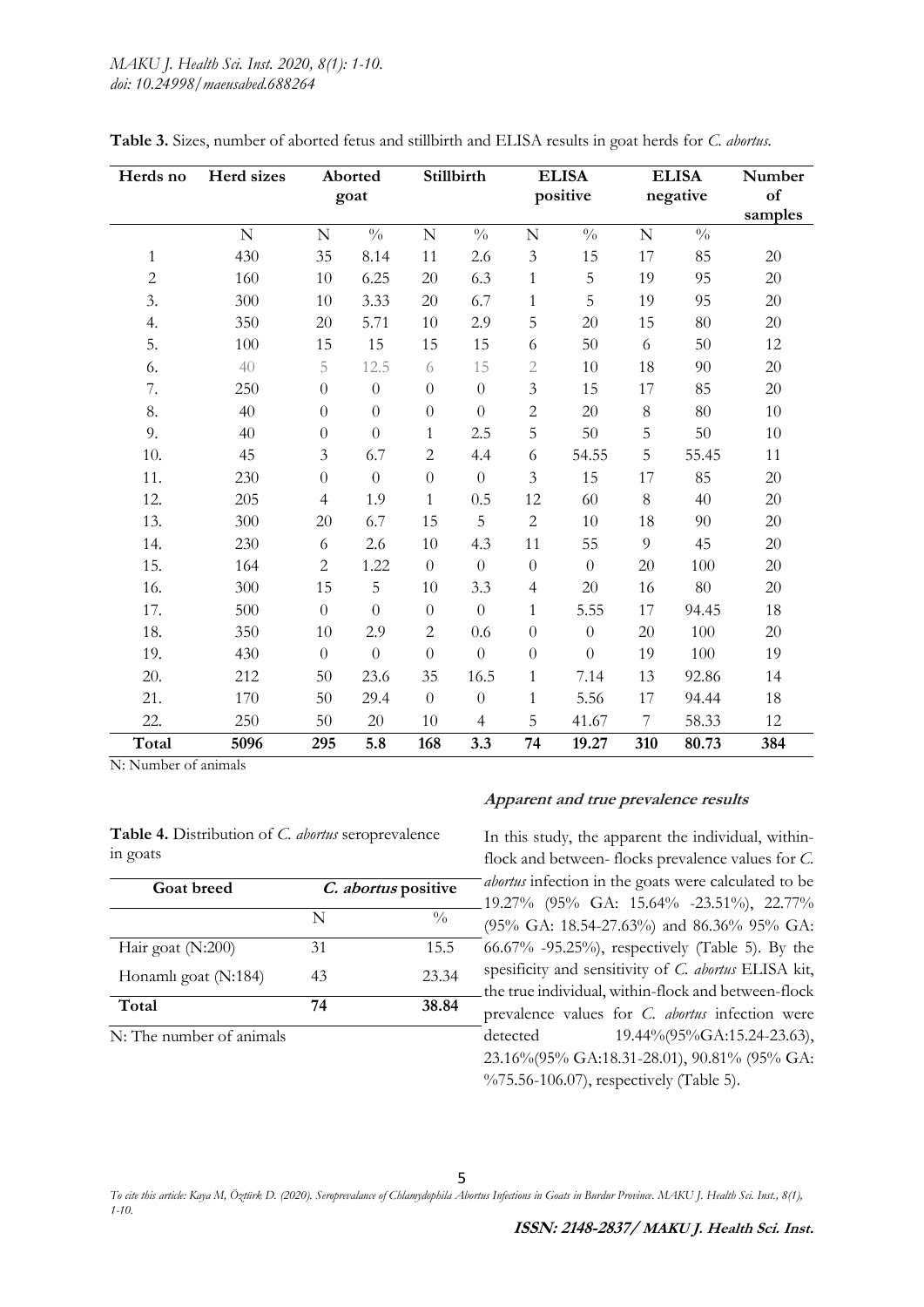|                  |         |          | Apparent prevalence                |             |                                    | True prevalence |
|------------------|---------|----------|------------------------------------|-------------|------------------------------------|-----------------|
|                  |         |          | <b>Estimated</b><br>$\binom{0}{0}$ | $%95$ GA    | <b>Estimated</b><br>$\binom{0}{0}$ | $\%$ 95 GA      |
| Prevalence       | Samples | Positive |                                    |             |                                    |                 |
| Individual       | 384     | 74       | 19.27                              | 15.64-23.51 | 19.44                              | 15.24-23.63     |
| Within-herd      | 335     | 74       | 22.09                              | 17.98-26.83 | 22.44                              | 17.71-27.16     |
| Between-<br>herd | 22      | 19       | 86.36                              | 66.67-95.25 | 90.81                              | 75.56-106.07    |

**Table 5.** The prevalance apparent and true individual, within-herd and between-herd in goats.

### **Statistical analysis**

The highest prevalence of *C. abortus* infection was 29% in the flock had 120-239 aminals. The lowest prevalence of infection was 9% in the largest flock size group that had over 340 animals. The difference (P˂0.05) between the values carrying

different letters in the same column was found significant (Table 6).

The range of seropositivity for *C. abortus* was showed differences in goat flocks (Table 4). The difference in the prevalence of *C. abortus* infection between the goat breed was not statistically significant (P>0.05).

**Table 6.** Seroprevalence of *C. abortus* infection in goats according to flock size in Burdur province.

| Size of flock | Number of<br>Number tested |     | <b>Seropositives</b> | Rate of             |
|---------------|----------------------------|-----|----------------------|---------------------|
|               | flocks                     |     | $\binom{0}{0}$       | seropositive $(\%)$ |
| $40-119$      | 5                          | 63  | 21 <sup>a</sup>      | 10-54.55            |
| 120-249       |                            | 132 | $29a$ c              | $0 - 60$            |
| 250-339       | 5                          | 92  | 15 <sub>bc</sub>     | 5-41.67             |
| 340-500       | 5                          | 97  | QЬ                   | $0-20$              |
| Total         | 21                         | 384 | 19.27                | $0 - 60$            |

\*P˂0.05: The difference (P˂0.05) between the values carrying different letters in the same column was found significant.

### **Discussion**

*Chlamydophila abortus* is responsible for abortion, infertility, keratoconjunctivitis, pneumonia, enteritis, mastitis and arthritis in ruminants (Reinhold et al., 2011). The seroprevalence of *C. abortus* infection have been usually investigated in sheep in Turkey (Baz and Aydın, 2006; Duman 1996; Caya et al., 2006; Gokce et al., 2007; Otlu et al., 2007; Muz et al., 2014). Although the presence of *C. abortus* infection has been known for a long time in goats of Turkey (Kalender et al., 2013)

there are no studies to determine the seroprevalence of *C. abortus* infection in goats.

In this study, the flock owners reported that 16 out of 22 flocks had abortions and died within a few days after birth of kids in 15 flocks. Out of 22 flocks, 19 were positive for *C. abortus* antibodies. The abortion was detected in 2 out of 3 negative flocks for *C. abortus* antibodies. In Turkey, the high prevalence of abortion cases in small ruminants is due to generally brucellosis (Arda et

*To cite this article: Kaya M, Öztürk D. (2020). Seroprevalance of Chlamydophila Abortus Infections in Goats in Burdur Province. MAKU J. Health Sci. Inst., 8(1), 1-10.*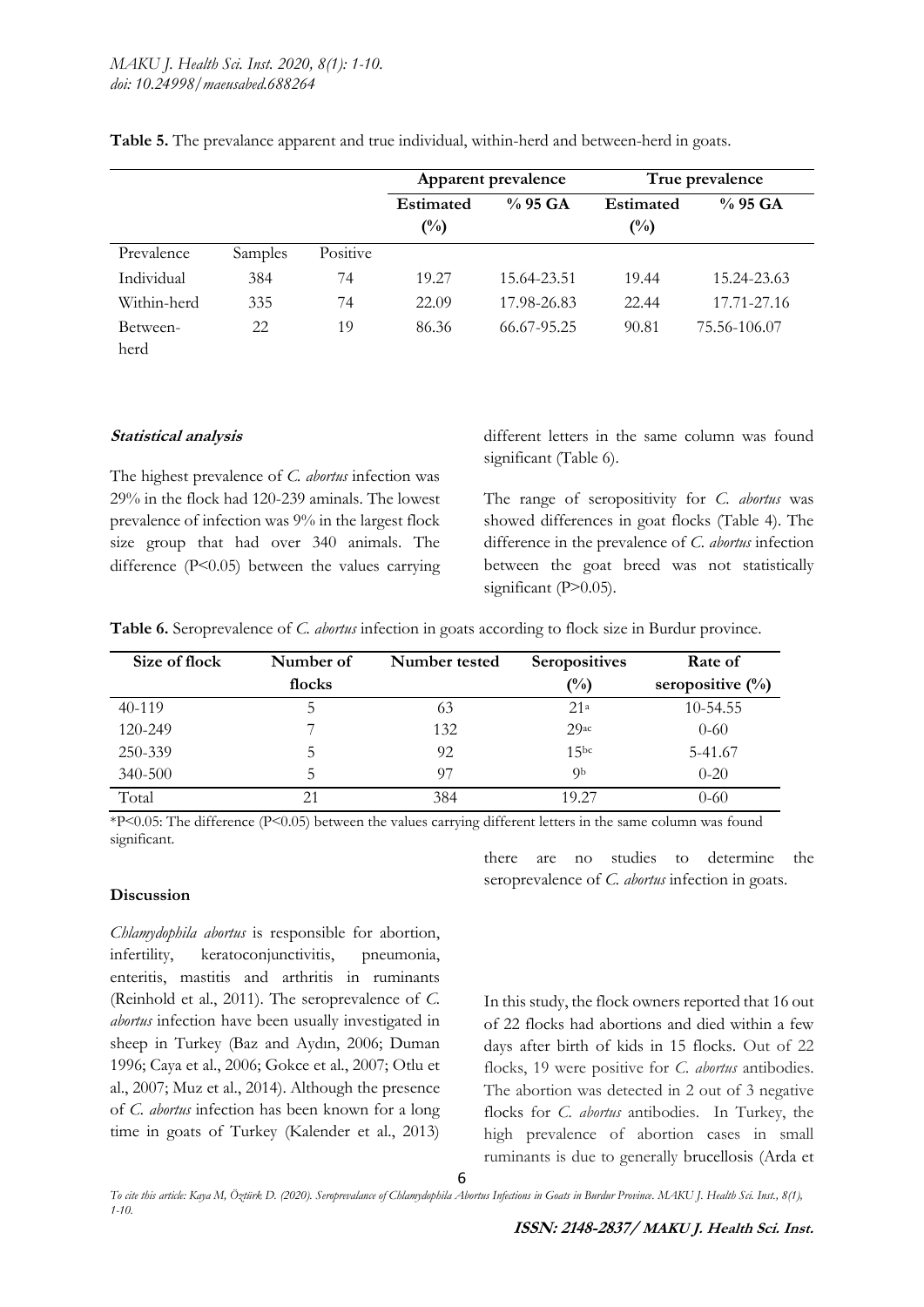al., 1987; Küçükkayan et al., 2007; Otlu et al., 2007). But, the etiological agents as *C. burnetii*, *T. gondii*, *Leptospira* sp., *Listeria monocytogenes* may cause abortion in small ruminants, too (Arda et al., 1987; Otlu et al., 2007). In this study, the seropositivity were detected in 14 of the flocks with abortion problem and all of the flocks with kid death. ELISA was positive in 4 goat flocks that were considered to be healthy and no reproductive problem such as kid death and abortion. The goat owners were reported that animal movements were high in farms, the animals were taken from random flocks, and history of animals and flocks were unknown. The researchers (Aydın and Paracıkoğlu, 2006) reported that once aborted animals did not abort a second time. However, the animals infected during the late stages of pregnancy can not usually abort, but can develop abortion in next season (Aydın and Paracıkoğlu, 2006).

In this study, the seroprevalence of *C. abortus* infection ranged from 5% to 60% in goat flocks. The highest prevalence of *C. abortus* infection was 29% in the flock had 120-239 aminals. The lowest prevalence of infection was 9% in the largest flock size group that had over 340 animals. However, there was no statistically significant difference between goat breed and *C. abortus* infection ( $p$  $>$ 0.05). Al Qudah et al. (2004) reported that there was correlation between the seroprevalence of *C. abortus* infection and flock size in sheep flocks, but there was no significant correlation in goat flocks. In this study, the apparent and true prevalence of within-flock of *C. abortus* infection was determined 22.77% and 23.16% in goat flocks, respectively. The apparent prevalence of withinflock of *C. abortus* infection were reported between 11.37%-52.9% in goat flocks (Al-Qudah et al., 2004; Masala et al., 2005; Hernandez et al., 2014, Yin et al., 2014). Hernandez et al. (2014) reported that the prevalence of *C. abortus* infection was 4.87% in goats and ranged from 3.44% to 13.51% in flocks. This rate was mostly low from the present study results. This results can be originated from grown together goat and sheep in the same flocks in Burdur province. The researchers (Aydin

and Paracikoglu, 2006; Quinn et al., 2009) reported that the sheep can be source of *C. abortus* infection in goat. In the present study, while the apparent prevalence of individual, within flocks and between- flocks for *C. abortus* infection was calculated as 19.27%, 22.09% and 70.37%, respectively, true prevalance of *C. abortus* individual, within- flocks and between- flocks was detected 19.44%, 22.44% and 90.81%, respectively. When these results were compared with the study done in sheep of Burdur province, the prevalence of individual, within-flock and between- flocks the seroprevalence of *C. abortus* in goats was found low. The sheep are more susceptible to *C. abortus* infection than the goats (Quinn et al., 2009). In Burdur, goats and sheep are generally grown together in the same flocks. It can be possible that infections are transmitted from sheep to goats. Furthermore, the high seroprevalence of the infection may be due to the lack of studies on protection and control of *C. abortus* infection.

In this study, the apparent and true prevalence of individual for *C. abortus* infection was calculated as 19.27% and 19.44% respectively. The prevalence of *C. abortus* in goats has been investigated in other countries by different serological tests (20, 48, 54, 82, 83, 94, 97, 101, 104). A Belgian study reported that the seroprevalence of *C. abortus* infection in goats was 18.75% (Yin et al., 2014). The seroprevalence of *C. abortus* infection was reported % 21.2 in Greece (Bisias et al., 2009), 25.6% in Iran (Esmaeili et al., 2015). These results were similar to our study results. But, our study results were found lower than that Taiwan (Wang et al., 2001) and Bosnia-Herzegovina (Krkalic et al., 2015). Our study was conducted in random herds, while both studies were conducted in flocks with abortion problems. While the seroprevalence of *C. abortus* infection in goats was found to be 0.22% in Poland (Czopowicz et al., 2010), 5.8% in Italy (Masala et al., 2005), 7.7% in Slovakia (Cislakova et al., 2007), 11.4% in Jordan (Al-Oudah et al., 2004), 9.3% in Brasil (Santos et al., 2012), 4.87% in Mexico (Hernandez et al., 2014), we was detected 19.27%. The cause of this differences can be differences in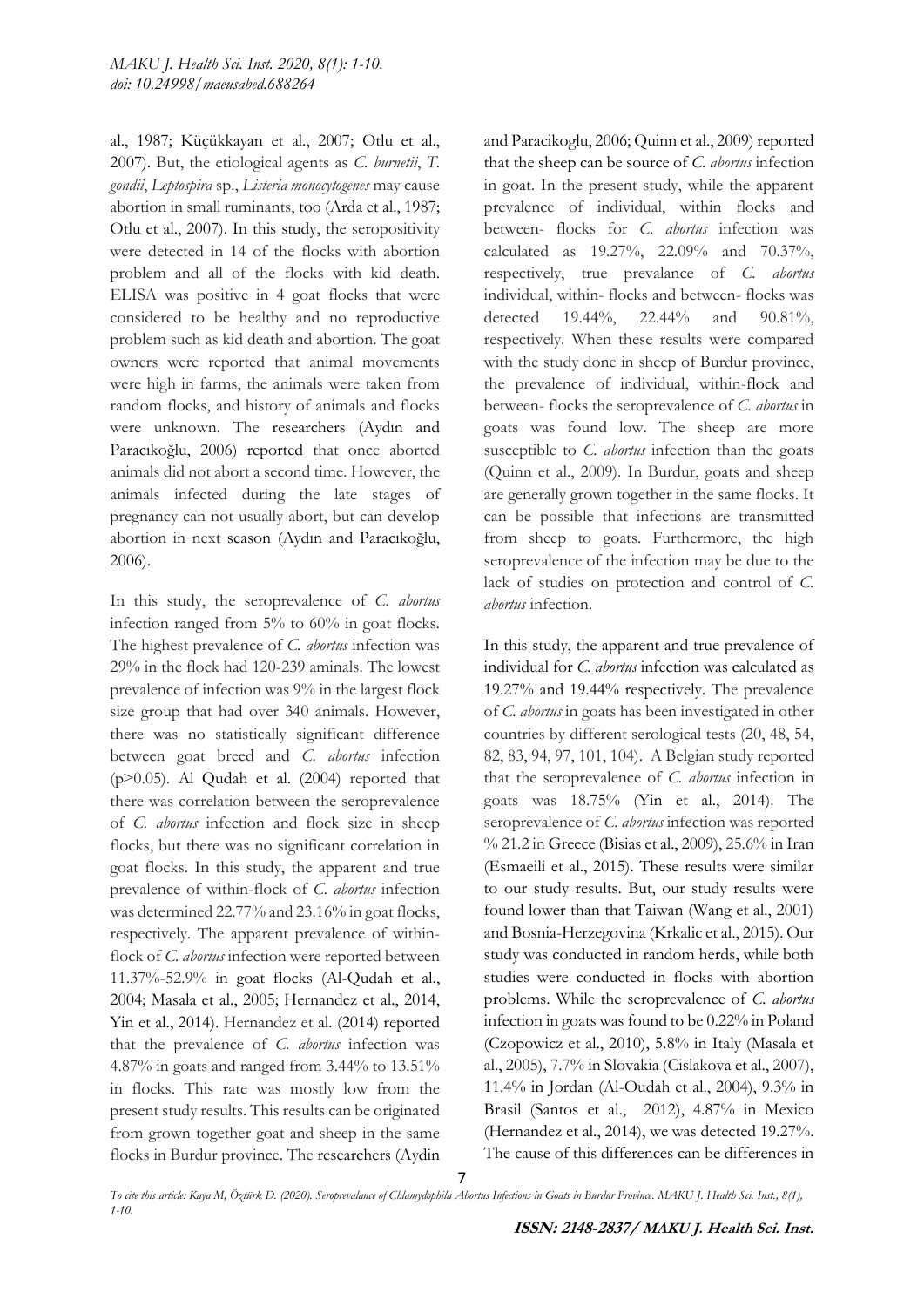management of herds, climates, coexistence of sheep and goats, different detection methods, uncontrolled animal moviments and the lack of studies on protection and control of *C. abortus* infection.

In our study, the apparent and true prevalence of between flocks of *C. abortus* infection were 86.36%-90.81%, respectively. Yin et al. (2014) reported that the apparent prevalence of between flocks of the infection was 11.11%, while the apparent prevalence of between flocks of *C. abortus* infection in goats was 48.4% by Masala et al. (2015) and 100% by Al-Quadah et al. (2004). Samkange et al. (2010) reported that the prevalance of between flocks was changed between 17.2%-54%, in goat flocks. However, Czopowicz et al. (2010) was detected 4.2%. In the present study, the prevalence of between flocks of *C. abortus* infection was higher than other studies, while the prevalence of between flocks of *C. abortus* infection was lower than Al-Quadah (2004)'s study. The differences for *C. abortus* infection rate can be probably due to the different diagnostic methods, management, uncontrolled animal movements and it may vary depending on the region where the study was conducted (Rekiki et al., 2002; Masala et al., 2005; Güler et al., 2006; Kalender et al., 2013; Osman, 2013).

In conclusion, In Burdur, the apparent and true prevalence of individual, within-flock and between- flocks seroprevalence of *C. abortus*  infection was higher than the other countries. In this context; a control program for *C. abortus* infection should be planned goat breeding in Turkey

### **Acknowledgement**

This study was conducted with the approval of Mehmet Akif Ersoy University Experimental Animals Local Ethics Committee (MAKÜ-HADYEK / 2016-199). Also, this study was derived from the first author's Master Thesis, supported by Burdur Mehmet Akif Ersoy University Scientific Research Projects

Coordination Unit (Project Number: 0385-YL-16).

#### **References**

**Al-Qudah, K.M., Sharif, L.A., Raouf, R.Y., Hailat, N.Q., Al-Domy, F.M., 2004.** Seroprevalence of antibodies to *Chlamydophila abortus* shown in Awassi sheep and local goats in Jordan. Veterinarni Medicina-Czech 49, 460 – 466.

**Arda, M., Bisping, W., Aydın, N., İstanbulluoğlu, E., Akay, O., İzgür, M., Diker, S., 1987.** Orta Anadolu Bölgesi koyunlarında abortus olgularının etiyolojisi ve serolojisi üzerinde bir çalışma. Ankara Üniversitesi Veteriner Fakültesi Dergisi 34 (2), 195-206 (In Turkish).

**Aydın, N., Paracıkoğlu, J., 2006.** Veteriner Mikrobiyoloji (Bakteriyel Hastalıklar) *Chlamydia* ve *Chlamydophila* İnfeksiyonları, 1. Baskı, İlke-Emek Yayınları, Ankara, s: 305-312 (In Turkish).

**Baz, E., Aydın, F. 2006.** Kars yöresinde atık yapan koyunların kan serumlarında *Chlamydia psittaci*'ye karşı oluşan antikorların Komplement Fikzasyon (CF) ve Enzyme-Linked Immunosorbent Assay (ELISA) testleri ile saptanması. Kafkas Üniversitesi Veteriner Fakültesi Dergisi 12(2), 129-135 (In Turkish).

**Beeckman, D.S.A., Vanrompay, D.C.G., 2009.** Zoonotic *Chlamydophila psittaci* infections from a clinical perspective. Clinical Microbiology and Infection 15, 11 – 17.

**Bisias, G., Burriel, A., Boutsini, S., Kritas, S., Leontides, L., 2009.** A serological investigation of some abortion causes among small ruminant flocks in Greece. Journal of Veterinary Medicina 8(2), 1-5.

**Brown, L.D., Cat, T.T., Dasgupta, A., 2001.** Interval estimation for a proportion. Statistical Science 16, 101- 133.

**Cantekin, Z., Solmaz, H., Ergün, Y., Özmen, M., 2015.** Development of Polymerasa Chain Reaction assays with host -specific internal controls for *Chlamydophila abortus*. Veterinarni Medicina 60 (1), 1-5.

**Caya, H., Aslantas, O., Iyisan, A.S., Mirioglu, M., Tunca, S.T., 2006.** Investigation of antibodies against *Chlamydophila abortus* (*Chlamydia psittaci* serotype 1) using microcomplement fixation test (mCFT) and Enzyme-Linked Immunosorbent Assay (ELISA), Etlik Veteriner Mikrobiyoloji Dergisi 2006, 17, 7-10.

*To cite this article: Kaya M, Öztürk D. (2020). Seroprevalance of Chlamydophila Abortus Infections in Goats in Burdur Province. MAKU J. Health Sci. Inst., 8(1), 1-10.*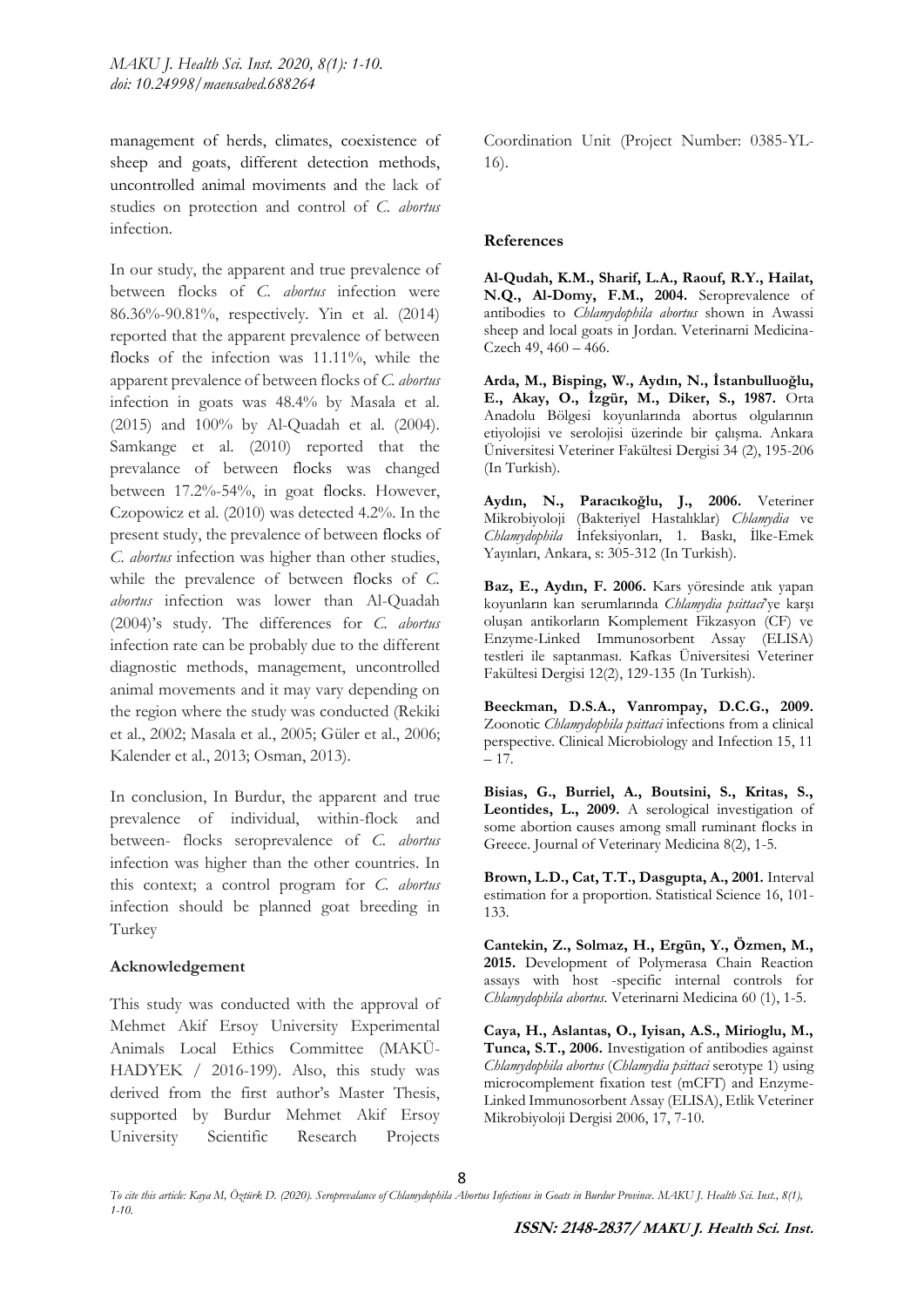**Cislakova, L., Halanova, M., Kovacova, D., Stefancikova, A., 2007**. Occurrence of Antibodies Agaınst *Chlamydophila abortus* in Sheep And Goats In The Slovak Republic. Annals of Agricultural and Environmental Medicine 14, 243-245.

**Czopowicz, M., Kaba, J., Szalus-Jordanow, O., Nowicki, M., Witkowski, L., Nowicka, D., Frymus, T., 2010.** Prevalence of antibodies against *Chlamydophila abortus* and *Coxiella burnetii* in goat herds in Poland. Polish Journal of Veterinary Science, 13 (1), 175-179.

**Duman, R.,1996.** Konya bölgesindeki koyunlarda atıklara neden olan *Chlamydia* enfeksiyonlarının serolojik araştırılması. Selçuk Üniv Fen Bil Enst., Doktora tezi, Konya (In Turkish).

**Duman, R., Durak., Y., 1998.** Investigation on *Chlamydia psittaci* infections causing abortion in sheep in Konya district using complement fixation test. Turkish Journal of Veterinary and Animal Science 22, 511-515.

**Erganiş, O., Uçan, U.S., 2001**. Sörvey çalışmalarında örnekleme teknikleri ve örnek sayısının belirlenmesi. Veteriner Epidemiyoloji (Temel Bilgiler), 2. Baskı, S.Ü Veteriner Fakültesi Yayın Ünitesi, Kampüs, Konya (In Turkish).

**Essig, A., Longbottom, D., 2015.** *Chlamydia abortus*: New Aspects of Infectious Abortion in Sheep and Potential Risk for Pregnant Women. Current Clinical Microbiology Reports 2 (1), 22-34.

**Esmaeili, H., Bolourchi, M., Mokhber-Dezfouli, M.R., 2015.** Seroprevalence of *Chlamydia abortus* infection in sheep and goats in Iran. Israel Journal of Veterinary Medicine 9(2), 73-77.

**Gökçe, H.A., Kaçar, C., Genç, O., Sözmen, M., 2007.** Seroprevalance of *Chlamydophila abortus* in aborting ewes and diary cattle in the North –East part of Turkey. Bulletin of Veterinary Institute in Pulawy 51, 9-13.

**Güler, L., Hadimli, H.H., Erganiş, O., Ateş, M., Ok, U., Gunduz, K., 2006.** Field evaluation of a PCR for the diagnosis of chlamydial abortion in sheep. Veterinary Record 159, 742-745.

**Hadley, K.M., Carrington, D., Frew, C.E., Gibson, A.A.M., Hislop, W.S., 1992.** Ovine chlamydiosis in an abottoir worker. Journal of Infection 25(1), 105-109.

**Kalender, H., Kılıç, A., Eröksüz, H., Muz, A., Kılınç, Ü., Taşdemir, B. 2013.** Identification of *Chlamydophila abortus* infection in aborting ewes and goats in Eastern Turkey. Revue de Medecine Veterinaire 164(6), 295-301.

**Kerr, K., Entrican, G., McKeever, D., Longbottom, D., 2005.** Immunopathology of *Chlamydophila abortus* infection in sheep and mice. Research in Veterinary Science 78, 1-7.

**Krkalic, L., Satrovic, E., Goletic, T., Dzaja, P., Severin, K., 2015.** *Chlamydophila abortus* infection in a flock of goats in Bosnia and Herzegovina - a case report. *Vet Arhiv,* 85 (3), 359 – 368.

**Küçükayan, U., Dakman, A., Ülker, U., Müştak, K., 2007.** Koyun kan serumu ve fetuslarının bakteriyel atık etkenleri yönünden incelenmesi. Etlik Veteriner Mikrobiyoloji Dergisi 18, 11-16 (InTurkish).

**Longbottom, D., Livingstone, M., 2006.** Vaccination against chlamydial infections of man and animals. Veterinary Journal 171 (2), 263-275.

**Masala, G., Porcu, R., Sanna, G., Tanda, A., Tola, S., 2005.** Role of *Chlamydophila abortus* in ovine and caprine abortion in Sardinia, Italy. Veterinary Research Communications 29 (Suppl 1), 117-123.

**Muz, A., Öngör, H., Gödekmerdan, A., Karahan, M. 2014.** Hayvancılıkla Uğraşan Kişilerde İmmunofluoresans Testi (İFA) ile Klamidyoz Antikorlarının Araştırılması. Türk Mikrobiyoloji Cemiyeti Dergisi 44(1), 43-46 (In Turkish).

**Otlu, S., Şahin, M., Unver, A., Çelebi, Ö., 2007.** Detection of *Brucella melitensis* and *Chlamydophila abortus*  antibodies in aborting sheep in the Kars province of Turkey. Bulletin of Veterinary Institute in Pulawy 51, 493-495.

**Ortega, N., Caro, M.R., Gallego, M.C., Murcia-Belmonte, A., Alvarez, D., Rio, L., Cuello, F., Buendia, A.J., Salinas, J., 2016.** Isolation of *Chlamydia abortus* from a laboratory worker diagnosed with atypical pneumonia. Irish Veterinary Journal 69(8), 1-4.

**Osman, W A., 2013.** Comparative evaluation of indirect ELISA, CF test and PCR for diagnosis of ovine enzootic abortion (Ovine chlamydophilosis). Global Veterinaria 11(1), 65-70.

**Öztürk, D., Türütoğlu, H., Kaya, M., 2016.** Burdur ilindeki koyunlarda *Chlamydophila abortus* enfeksiyonunun seroprevalansı. Mehmet Akif Ersoy Üniversitesi Veteriner Fakültesi Dergisi 1(2), 17-20 (In Turkish).

**Öztürk, D., Kale, M., Pehlivanoğlu, F., Hasircioglu, S., Türütoğlu, H. 2012.** Evaluation for Some Bacterial and Viral Abortions of Dairy Cattle Farms in Burdur District of Turkey. Kafkas Üniversitesi Veteriner Fakültesi Dergisi 18(2), 255-258 (In Turkish).

**Pospischil, A., 2006.** Enzootic abortion in ewes: A review of recent developments in diagnostics. Small Rum Res., 62 (1-2), 113-115.